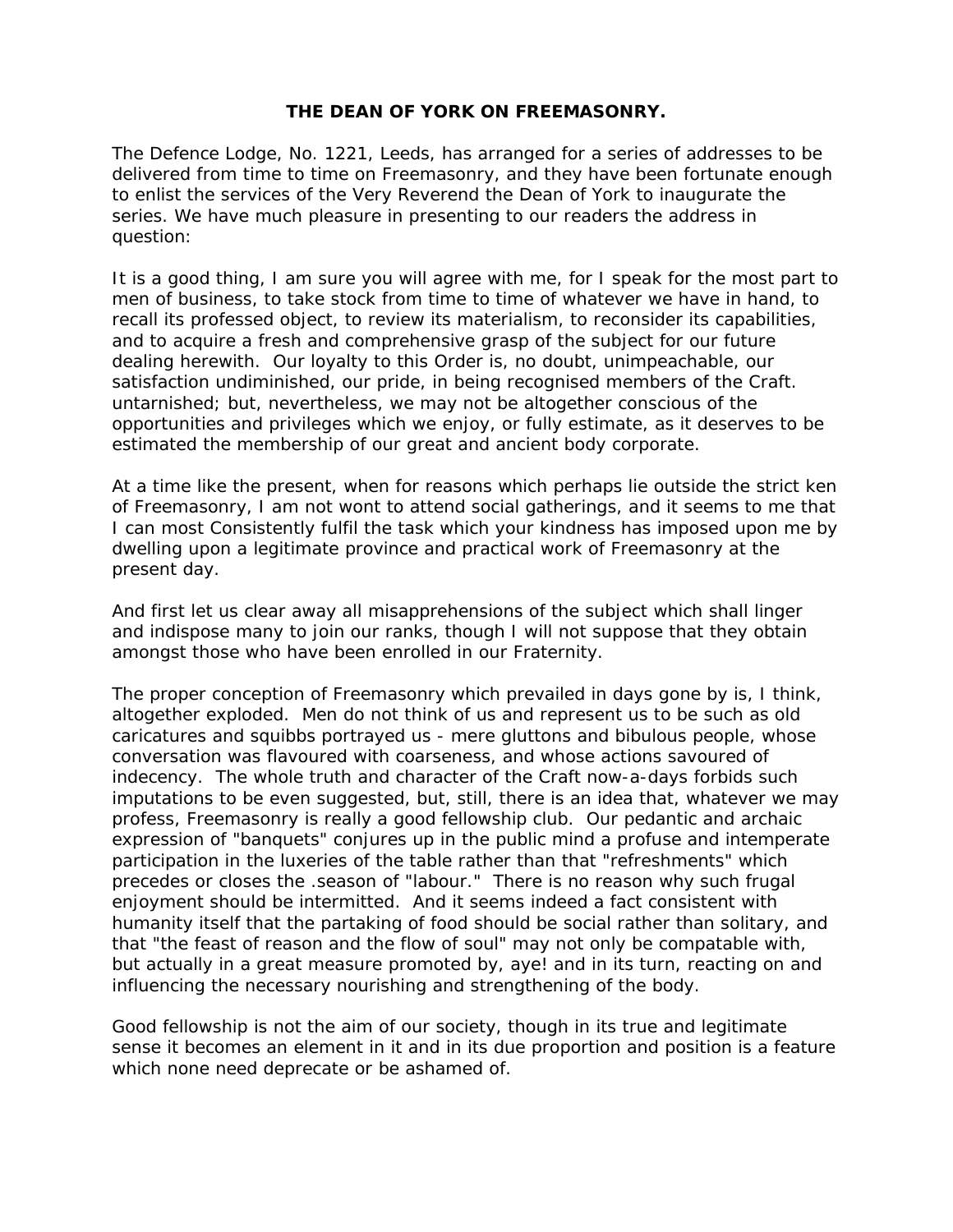Secondly, Freemasonry is not a mere benefit society. That many members of the Craft do, in their seasons of adversity and need, receive substantial assistance from our funds is true. It is our pleasure and pride that it should be so, and part of our labours is to make the acquisition of our Charity funds as great, and the expenditure as efficient, as possible.

Freemasonry would cease to be entitled to the very name of Fraternity if we merely greeted each other as brethren in the name of health and prosperity, and never "extended the right hand of fellowship " to one another in the season of happiness, sorrow, or adversity, unheeded the cause of the widows and fatherless children.

But it is one thing to rule Freemasonry because therein we feel there is a great opportunity and an unique agency for doing this, and another thing to enter it really with an eye to benefit ourselves. The two courses suggest two distinct and varied motions, the former that of the highest and most unselfish philanthropy, the latter that of very natural, very lawful, perhaps, but still simply commonplace self interest. It may be an act of prudence to enter a benefit club, and it is, no doubt, great want of prudence to belong to nothing of the sort, and to make no provision for possible dark days, or for those dependent on us, but surely it is a different and a higher course, if the object is not self but others, not what we may get for ourselves, but how we can best utilise our means and capacities to promote the welfare of our brethren.

In the former instance Freemasonry becomes a mere waste of time and money if we have never made a claim upon it, or, at the best, it is a certain expenditure of time and money in the present, with a very improbable contingency of some possible advantage at some indefinite future. In the latter case Freemasonry becomes the means of a present and ever increasing advantage, and enlisting us amongst those who place Charity in the forefront of their lives, and associating us with those who can give effect thereto in the most practical and substantial manner, very often kindling, always encouraging and stimulating the spirit of Charity, initiating many, furthering others in the pleasure and privilege of active interest in the welfare of others, which will in future animate and pervade their whole lives. And all this is utterly negatived if there is a consciousness that, after all, they are doing a sagacious stroke of business for a future day - one word for their brethren, two for themselves. No, no! Let us have benefit clubs by all means, and let the benefit be in the forefront. That is a legitimate and commendable duty. But let us not mix up philanthropy with self-interest, and parade the former, while we are really labouring to promote the latter. Let the latter be regarded as the accident, the remote contingency, the reluctant possibility; the former as the aim and object which we have in view, and which as true and lawful Masons we desire to promote.

Again, Freemasonry is not a mere opportunity for indulging our taste in asthetics and gratifying our latent yearnings for ritualism. That such a predilection lurks generally in the human heart there is no denying, and when separated from the " No Popery " cry, there is a general hankering for it. Where can you find an instance of enthusiasm which did not in some way express itself thereby, and the present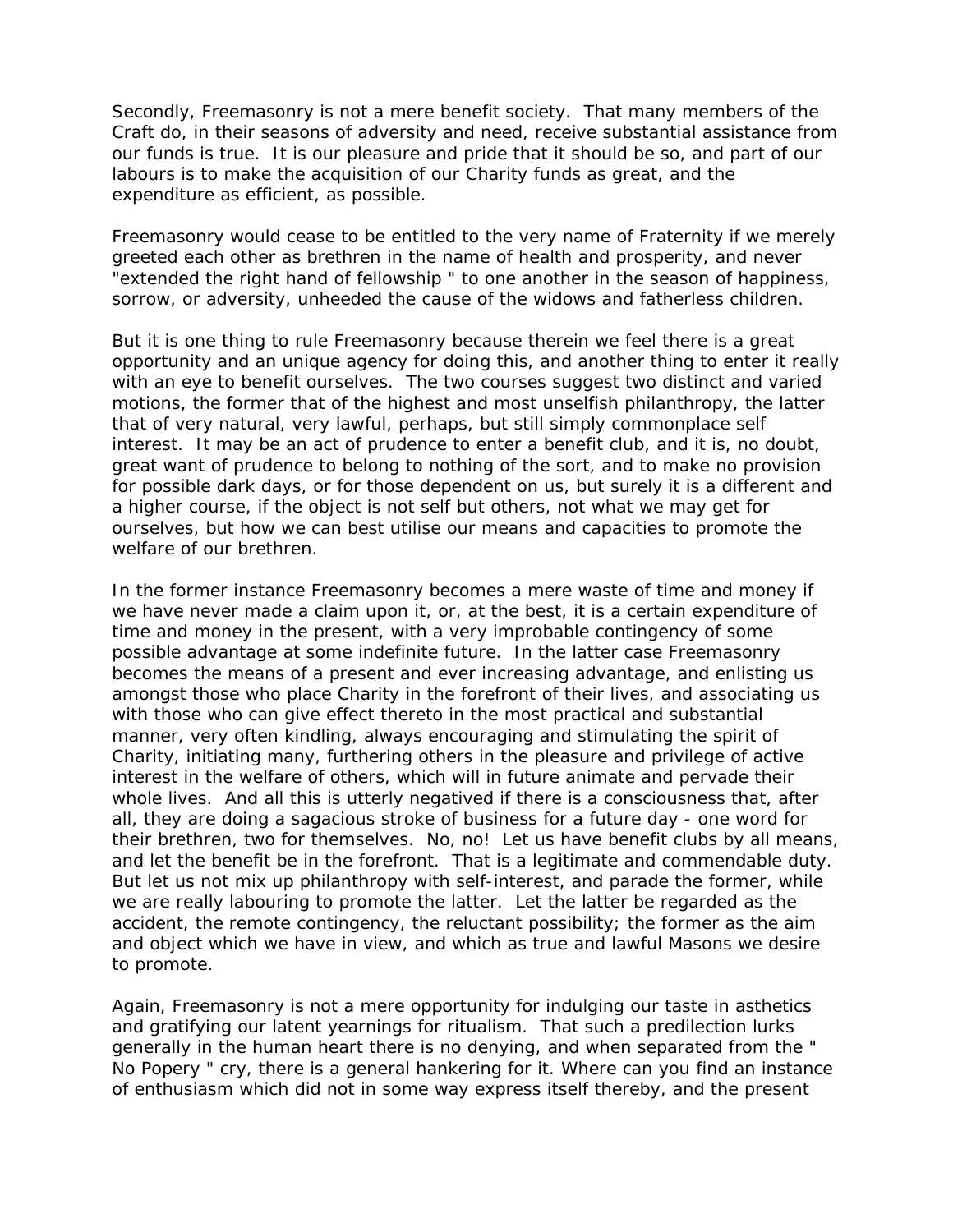appetite for it, and its willingness to be satisfied with a very feeble instalment of it, and very little beyond is shown in rapid development of the Salvation Army.

But our Craft has this invaluable protection against the abuse of this natural and necessary feeling, in that so much of our ceremonial takes place it private. There are a few special occasions when the Masonic regalia is exhibited before uninitiated eyes, but these are the exception, not the rule. For the most part it is only seen in a lodge "close tiled," and much of it only by the members of those different sections of our community to which it specially appertains. And there is great wisdom and strength in this. Our vestments and our ritual have distinctive and recognised meaning, and they are only seen by those who understand it. Ours is no empty parade of mere fanciful posture and tinsel to astonish the weak minds of those around us and to exalt ourselves, we practice it amongst those only who appreciate it. It has a definite significance to us, and is emphatically, in our lodges, a tongue understood of the people. Hence we are, happily, free from those discords on these subjects which prevail outside. Those who have no sympathy therewith keep away from our fellowship. Those who identify themselves with us become more and more satisfied with what is but the harmonious exponent, and illustrative of what is approved and practised by us all.

And lastly, Freemasonry is not a religion. Many seem to fancy that in joining the Craft men in some way supersede or dishonour the faith which they hold; renounce their Christianity for some vague and mystic theism; and substitute strange doctrines for the recognised Articles of the Christian faith. Freemasonry is not and does not profess to no religion, but it recognises religious truths, it inculcates and practices much which lies at the base of all true religion, and promotes a frame of mind and a temper which are most helpful to religion. I say nothing of the later developments of our Order, which profess and practice distinctive Christian dogmas and precepts, but speaking as a Master Mason, and therefore of Masonry as a whole, and in the widest and most comprehensive meaning of the word, it occupies, as it were, the ground which is common to all who hold anything deserving to be recognised as serious and sensible religious opinions it accentuates, dwells upon, inculcates, and encourages those cardinal principles and spiritual foundations without which anything worthy to be called a religion cannot exist, and when we meet we do not suppress the very name of God as if His very being were out of place in social life and philanthropic work.

The bible has its prominent and honoured place in our very midst, and reverence for things sacred is the very axiom of our society and the virtues which religious teaching circulates and enjoins are here commemorated and extolled, and the typical religious man is here ever held up as an example to which every one should strive to attain. God forbid that any one should renounce his Christianity for Freemasonry and accept the Craft in lieu thereof, and fancy that any attendance in lodge can be regarded as a substitute for it. But on the other hand no one can attentively listen to what is rehearsed and advocated here without feeling the more disposed to seek in those means which he holds most dear, the power to obtain to that tone of life and character which here are unanimously adopted and incessantly set out before him, and I do not say that it always does, because such is human nature and men of liveliness become indifferent to what is familiar to them, and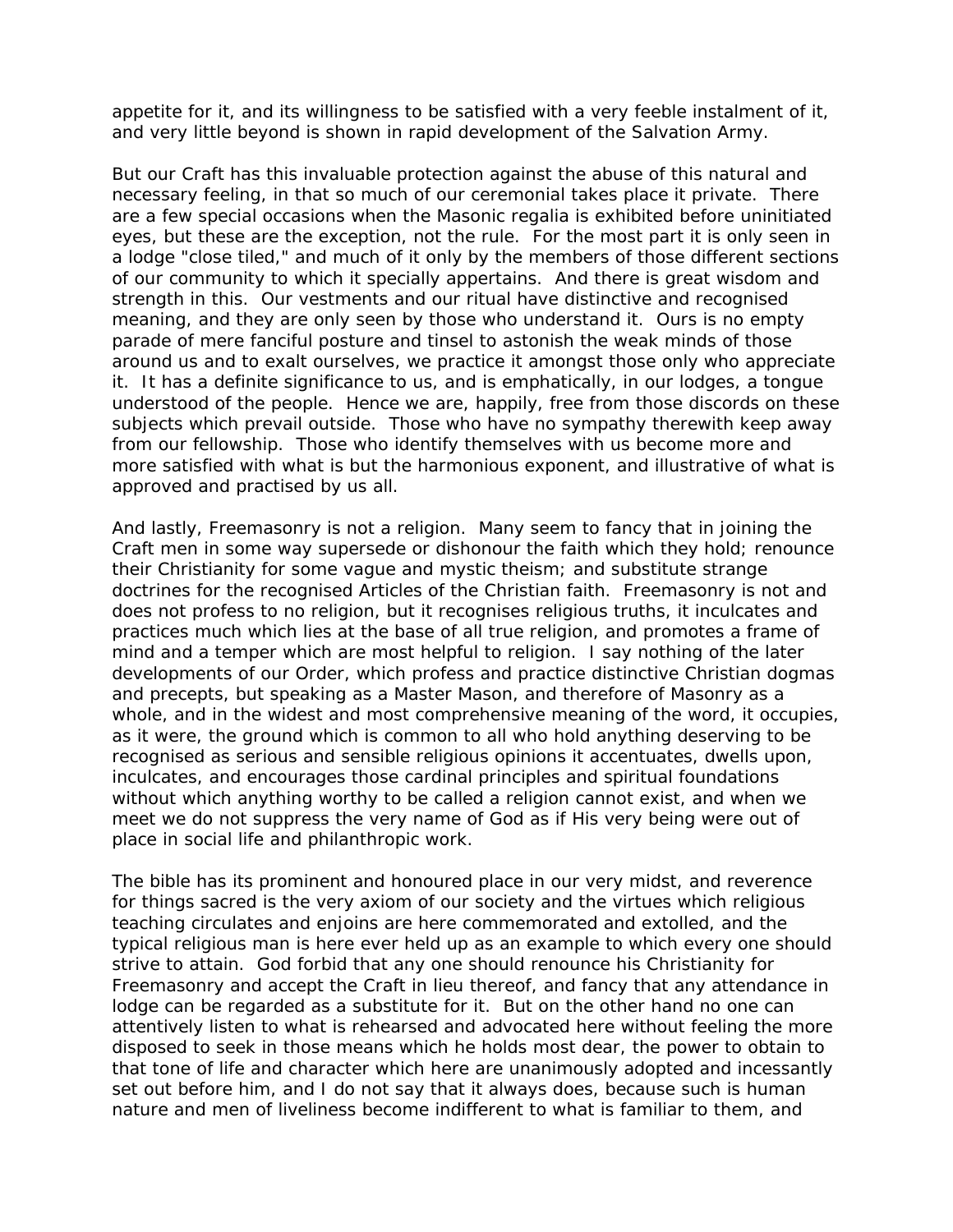words and phrases even the most commendable become mere sounds and repetitions. But it is sometimes in an age when men are enticed to associate themselves together where the very name of God and the very mention of religion would be deemed an intrusion and a discord, jarring with the accepted routine and at variance with the purpose of their gatherings, to feel that, at any rate, there is nothing in Freemasonry which can chill any devout aspirations which are at variance with the best interests in this life or in another. I doubt if any really religious man has ever been pained by the recognised procedure of our Craft, and I would fain think that many wisely have been led to feel how true, how elevating, how really desirable is all that is upheld and advanced here, and has turned away to seek in the way which may best commend itself to his faith, how he may attain to the practice of such a "reasonable service."

To sum up thus we may say that the object of our society is to cultivate social intercourse and fraternal fellowship with the view of promoting acts of benevolence and Charity, and exalting and inculcating the practice of morality, and due reverence and loyal allegiance to the powers that be, whether of heaven and earth.

And let us now glance at the constitution of the society, I mean of the individuals of which it is composed, and what a wide and comprehensive gathering of all sorts and conditions of men, and may I say without irreverence of "all nations, and kindreds, and peoples, and tongues," for it embraces almost every nationality and permeates every quarter of the globe. But to confine ourselves to our own land first, it gathers together men of all ranks and stations, from the heir to the throne to the working man, perhaps few of the latter, but if we may so speak it is abundantly recruited from the upper and middle classes of society. And they are men of all shades of politics and all schools of religious thought, of the highest as well as the simplest intellectual culture, men of every profession and calling, clerical and lay, men of different temperaments and dispositions of varied gifts, of various professions, the richest to the poorest, the man of business and the man of leisure, the man of study and the man of action the man of commerce and the man of agriculture, the man of science and the man of politics, the employer and the employed, the man of the most independent and of the most subordinate positions.

What a wonderful organisation which masses all these together, brings them on to a common neutral ground, where (apart from all earthly circumstances and surroundings, all political or religious opinions) they meet and are honoured, not so much for their rank or position without, as for their position and rank within, and it is a social democracy, and yet controlled by a discipline, which is legally submitted to, and cheerfully recognised and governed by, an executive which retains the confidence of the members generally, and is obeyed and honoured.

The members (as a body) are content with their status; there are no factions or parties, no "caves " or latent movements of disaffection and sedition. A policy of mutual kindness and goodwill animates the whole, and nowhere is genial courtesy and kindly interest shown more generally than in a lodge. I do not want to colour the picture too highly, or to imply that there are no blunders and no exceptions to the rule ; but, speaking in general terms, I think that I am fairly representing the condition of the Craft at the present time.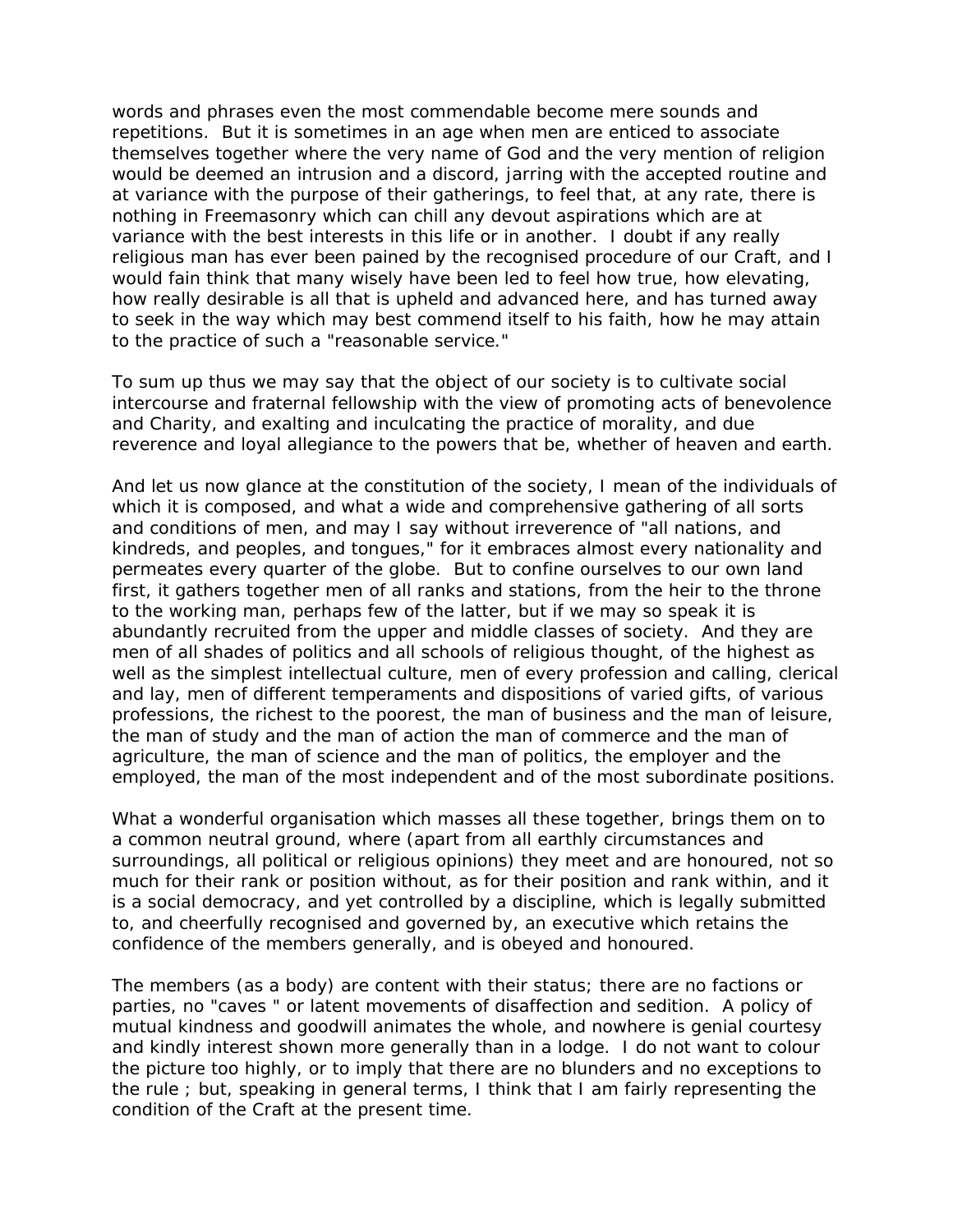Now surely such an organization is not affected out of date at the present time. If the Masonry of primitive days had its mission and its sphere of usefulness when the world was for the most part rude and uncivilised, surely it has a different perhaps, but an equally, nay, a far more important, sphere of usefulness at the present time, and when life is so busy and active, and the rapid progress of events and opinions seems acting with centrifugal force, and whirling men apart from each other, even while they cry the most loudly, for unity. It would be indeed a shame, a grevious abuse of great opportunities, a criminal waste of a grand and intricate organisation (which seems to have been permitted to grow together for some great purpose), if it was allowed to subside into a mere occasion for indulgence, for mere parade, for mere utterance of familiar formularies, and mere platitudes, and the mere assumption of costume. Such a corporate body ought to have an active and a telling influence upon the world (political and religious and social) around us, and none the less real, none the less powerful, because it should be indirect and not direct.

We do not want to have politicians soliciting the Freemason's vote; we do not want to have gatherings to report the Freemason's conscience; we do not want to identify ourselves, as a body corporate, with any one man, or any one party of men; but what we may do, and what it would be a great thing to do would be so to influence the temper and tone of the times that questions of importance may be discussed on their merits, apart from that heat of temper and those angry personalities, which to often effectually barany really profitable action and the cause of success tempered, and the cause of defeats soothed, and thus differences prevented from resulting in mutual severance and dislike. Believe that Masons individually differ only widely upon all questions natural and religious, and I hope that they will continue to do so, for it is the best evidence of what I may call the catholicity of our body; but the frequent gathering together on a common ground and mutual associations on a common subject must soften any feeling of asperity and animosity amongst us, and if it produce no change of conviction, at least make them "agree to differ."

I do not suppose that all the world are going to become Freemasons, and that in due time we shall enrol all the great and divergent parties in Church and State, but a good example is very catching, and the evidence on such a large tale as ours, of men able to differ, and yet able to teach a fellowship of harmony and mutual respect, will not be ineffectual if only it is sincere. We can notice many instances where differences have provoked animosities, and the differences remain unheaded, not really for the sake of the matter at issue, but because of the animosity which neither will surrender, I venture to think that herein lies the crucial problem of the present day.

The very facility for combinations for the maintenance of supposed rights, or the remedy of supposed wrongs, tends to create little factions, not the less, but the more bitter, because they are little, and activity and independence inaugurate a constant discourse which mars the very peace of society, and the comfort and enjoyment of life, and we want some alteration sometimes which shall prevent our country degenerating into a mere nation of Ishmalites, and with every man's hand